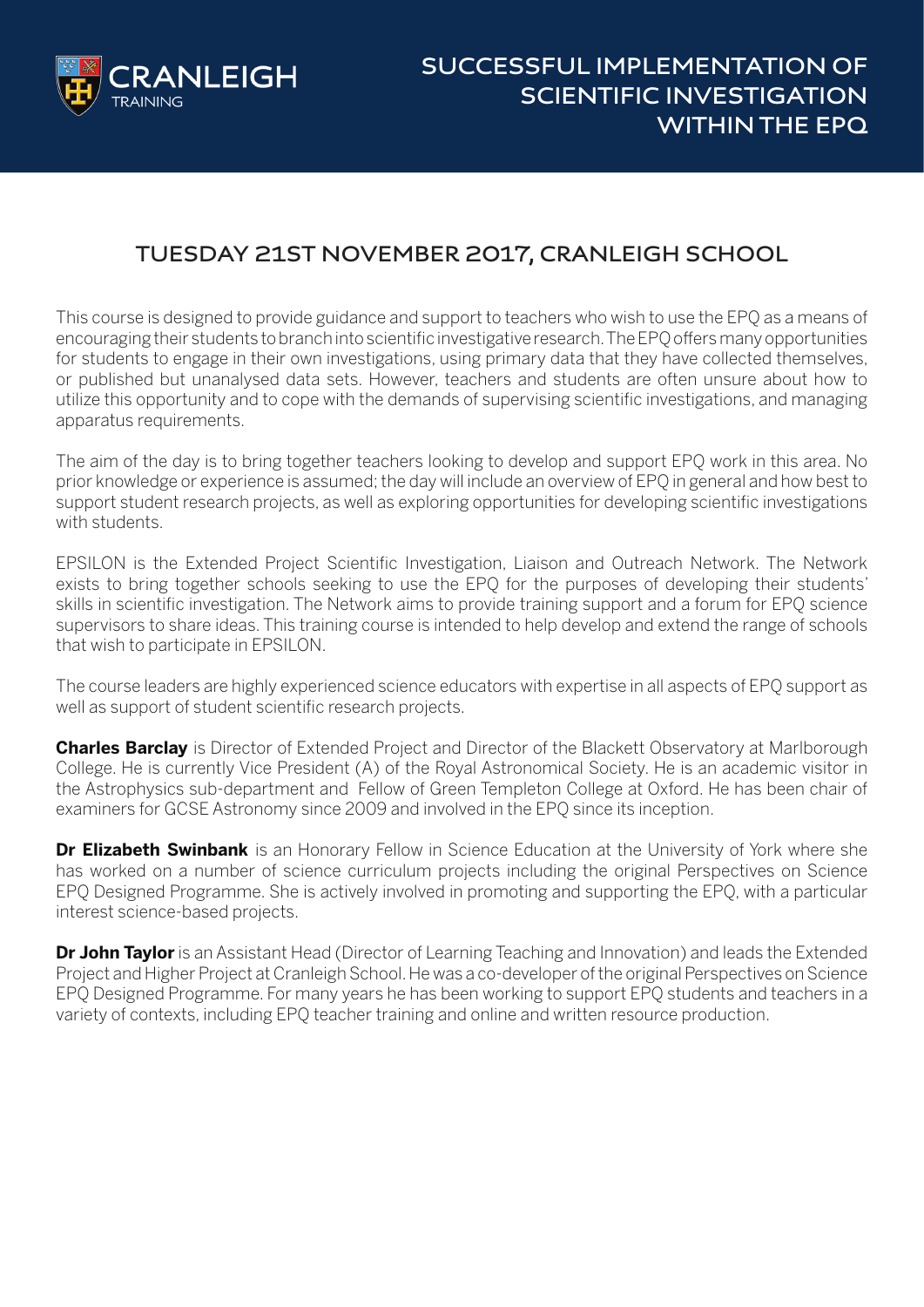

# **TUESDAY 21ST NOVEMBER 2017, CRANLEIGH SCHOOL**

#### **PROGRAMME**

| 09.45 | Registration including tea and coffee                                                                                                                                                                              |
|-------|--------------------------------------------------------------------------------------------------------------------------------------------------------------------------------------------------------------------|
| 10.15 | Welcome, overview of the course and aims of the day                                                                                                                                                                |
| 10.30 | Implementation Issues<br>- The value of project work<br>- An overview of the EPQ<br>- Models for timetabling<br>- Staffing and technical issues<br>- Initial teachins: skills and ideas for investigative work     |
| 11.30 | Coffee                                                                                                                                                                                                             |
| 11.40 | <b>Project Skills Development</b><br>- Managing scientific investigations in the classroom<br>- Developing research and technical skills<br>- Encouraging scientific thinking<br>- Exploring resources and support |
| 13.00 | Lunch                                                                                                                                                                                                              |
| 14.00 | <b>Successful Mentoring</b><br>- Running a pilot project<br>- Managing the choice of titles<br>- A model for project structure<br>- Mentoring: tips and pitfalls                                                   |
| 15.00 | <b>Plenary Discussion</b>                                                                                                                                                                                          |
| 15.15 | Close                                                                                                                                                                                                              |